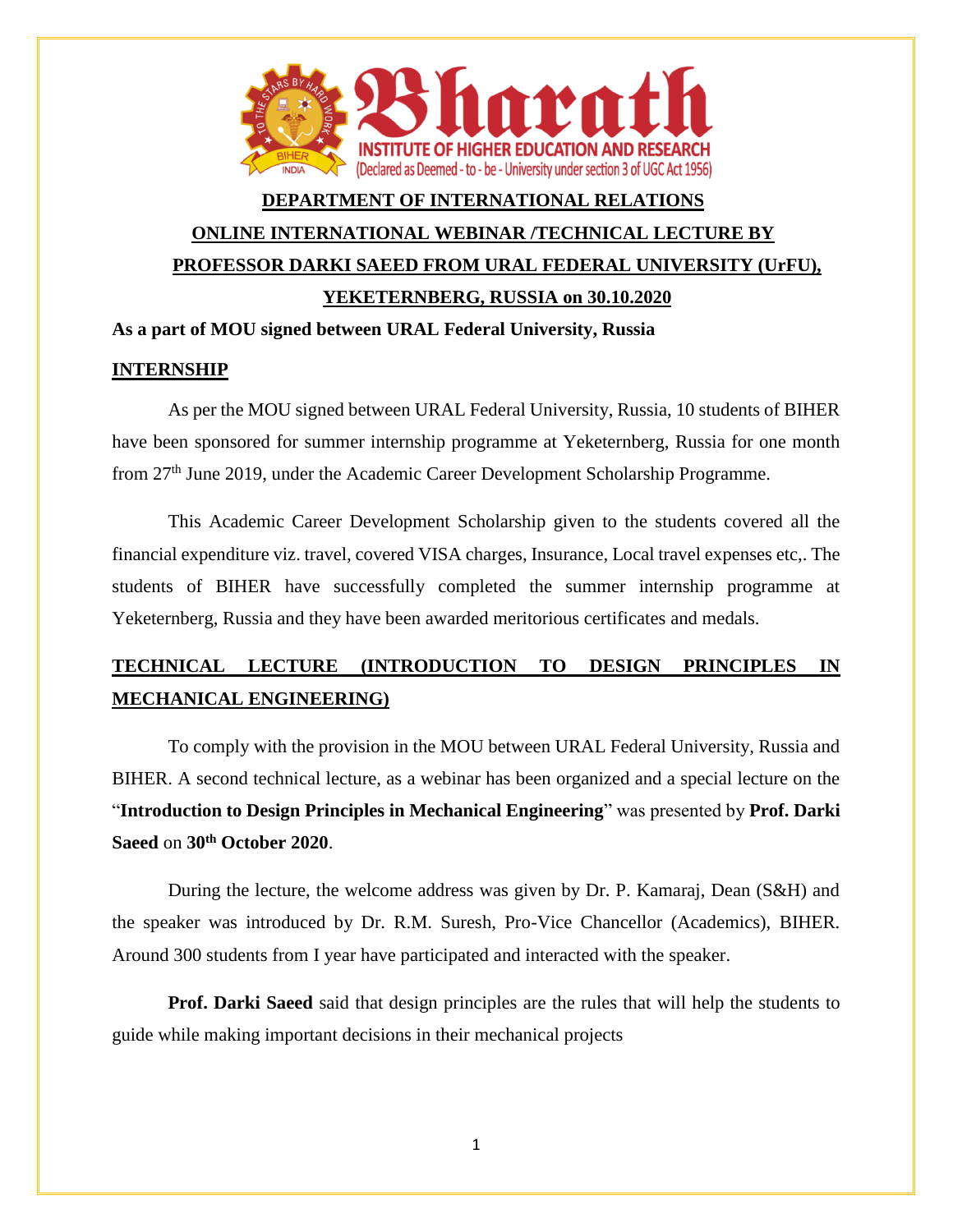Dr. A. Manikandan, HoD/I year delivered the vote of thanks. The feedback from the students is that the students are very enthusiastic and said the lecture was very interesting and they have learned the procedure of designing the mechanical parts/systems.



**Prof. Darki Saeed delivers his lecture on "Introduction to Design Principles in Mechanical Engineering" on 30th Oct 2020**



**Prof. Darki Saeed explains about the Load and stress analysis**